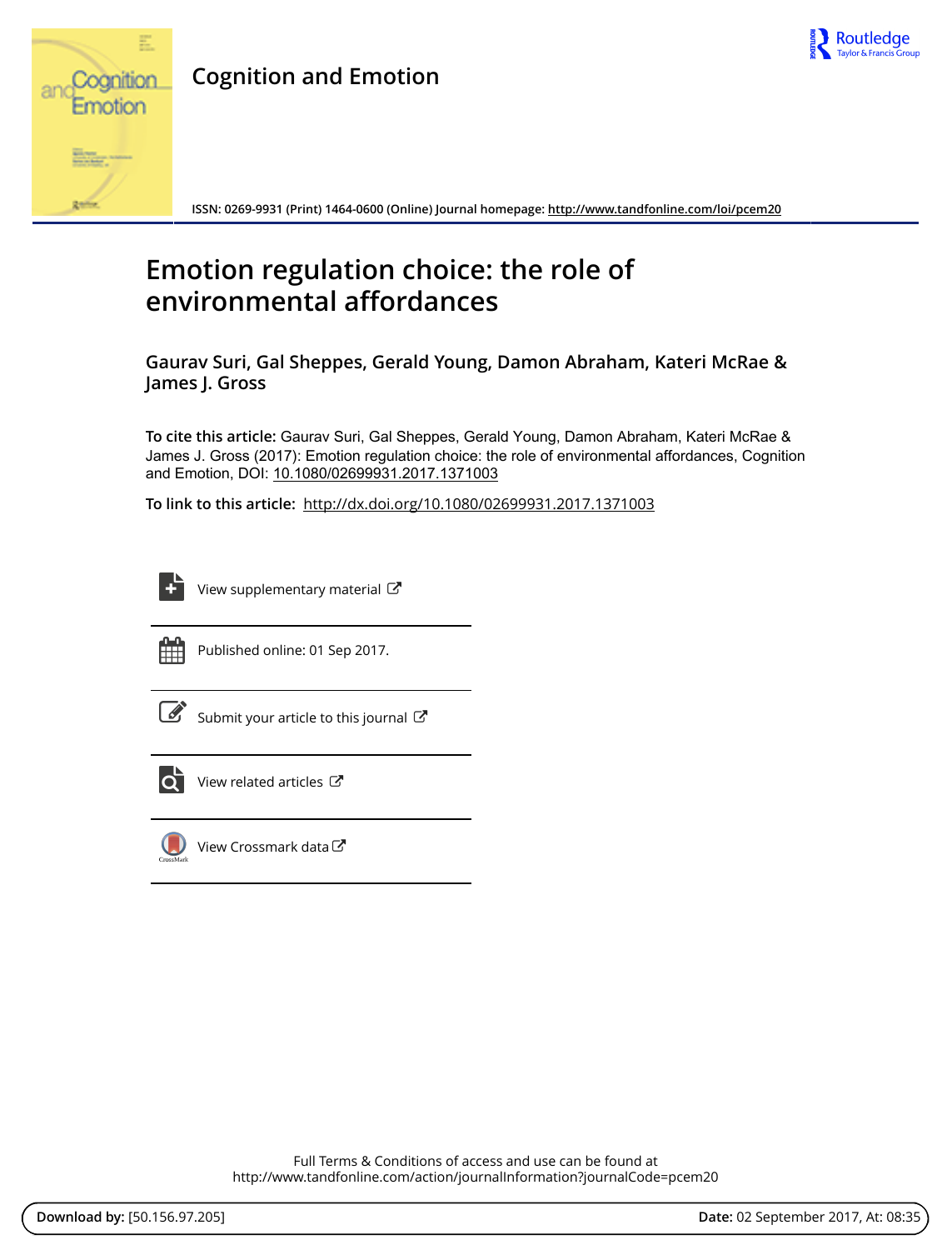

Check for updates

# <span id="page-1-0"></span>Emotion regulation choice: the role of environmental affordances

Gaurav Suri<sup>a</sup>, Gal Sheppes<sup>b</sup>, Gerald Young<sup>a</sup>, Damon Abraham<sup>c</sup>, Kateri McRae<sup>c</sup> and James J. Gross<sup>d</sup>

<sup>a</sup>Department of Psychology, San Francisco State University, San Francisco, CA, USA; <sup>b</sup>Department of Psychology, Tel Aviv University, Tel Aviv, Israel; <sup>c</sup>Department of Psychology, University of Denver, Denver, CO, USA; <sup>d</sup>Department of Psychology, Stanford University, Stanford, CA, USA

#### **ABSTRACT**

Which emotion regulation strategy one uses in a given context can have profound affective, cognitive, and social consequences. It is therefore important to understand the determinants of emotion regulation choice. Many prior studies have examined person-specific, internal determinants of emotion regulation choice. Recently, it has become clear that external variables that are properties of the stimulus can also influence emotion regulation choice. In the present research, we consider whether reappraisal affordances, defined as the opportunities for reinterpretation of a stimulus that are inherent in that stimulus, can shape individuals' emotion regulation choices. We show that reappraisal affordances have stability across people and across time (Study 1), and are confounded with emotional intensity for a standardised set of picture stimuli (Study 2). Since emotional intensity has been shown to drive emotion regulation choice, we construct a context in which emotional intensity is separable from reappraisal affordances (Study 3) and use this context to show that reappraisal affordances powerfully influence emotion regulation choice even when emotional intensity and discrete emotions are taken into account (Study 4).

Emotions have been said to represent the "wisdom of the ages" (Lazarus, [1991](#page-9-0), p. 820), providing time-tested solutions to adaptive problems. However, emotions are not always helpful—sometimes they can work against us. This happens when an emotion is of the wrong type, or if it occurs at the wrong time, or with an intensity that is out of place. In such situations, we may be motivated to regulate our emotions.

Many strategies are used to regulate unwanted emotion. Three commonly used strategies are distraction, cognitive reappraisal, and expressive suppression (Gross, [1998\)](#page-9-0). Distraction involves a shift in attention either away from the emotional aspects of the situation or away from the situation altogether. Cognitive reappraisal (henceforth reappraisal) involves changing the situation's meaning in such a way that there is a change in the person's emotional response to that situation. Expressive suppression (henceforth suppression) involves inhibiting emotion-expressivefacial behaviour. ARTICLE HISTORY

Received 22 February 2017 Revised 16 August 2017 Accepted 19 August 2017

#### **KEYWORDS**

Emotion regulation; choice; reappraisal; affordances; emotional intensity

In the past two decades, it has become clear that different forms of emotion regulation have different consequences for how a person thinks, feels, and acts, both immediately and over the longer term (Gross, [1998,](#page-9-0) [2001](#page-9-0), [2014](#page-9-0); Koole, [2009](#page-9-0); Parkinson & Totterdell, [1999;](#page-9-0) Tamir, [2009](#page-9-0), [2011](#page-9-0); Webb, Miles, & Sheeran, [2012\)](#page-9-0). For example, cognitively, compared to suppression, using reappraisal leads to a better memory of potentially relevant emotional stimuli (Richards & Gross, [2000](#page-9-0)). Affectively, compared to suppression, reappraisal leads to a decreased subjective experience of negative emotion (Gross & Thompson, [2007](#page-9-0)). Behaviourally, compared to suppression, reappraisal has shown to facilitate more positive social interaction, relationships, and increased social support (Butler et al., [2003\)](#page-9-0). Similarly, compared to distraction, reappraisal may require greater expenditure of self-control resources and show a smaller decrease in impairments related to the memory encoding of the

CONTACT Gaurav Suri a [suri@sfsu.edu](mailto:suri@sfsu.edu)

<sup>© 2017</sup> Informa UK Limited, trading as Taylor & Francis Group Supplemental data for this article can be accessed here <https://doi.org/10.1080/02699931.2017.1371003>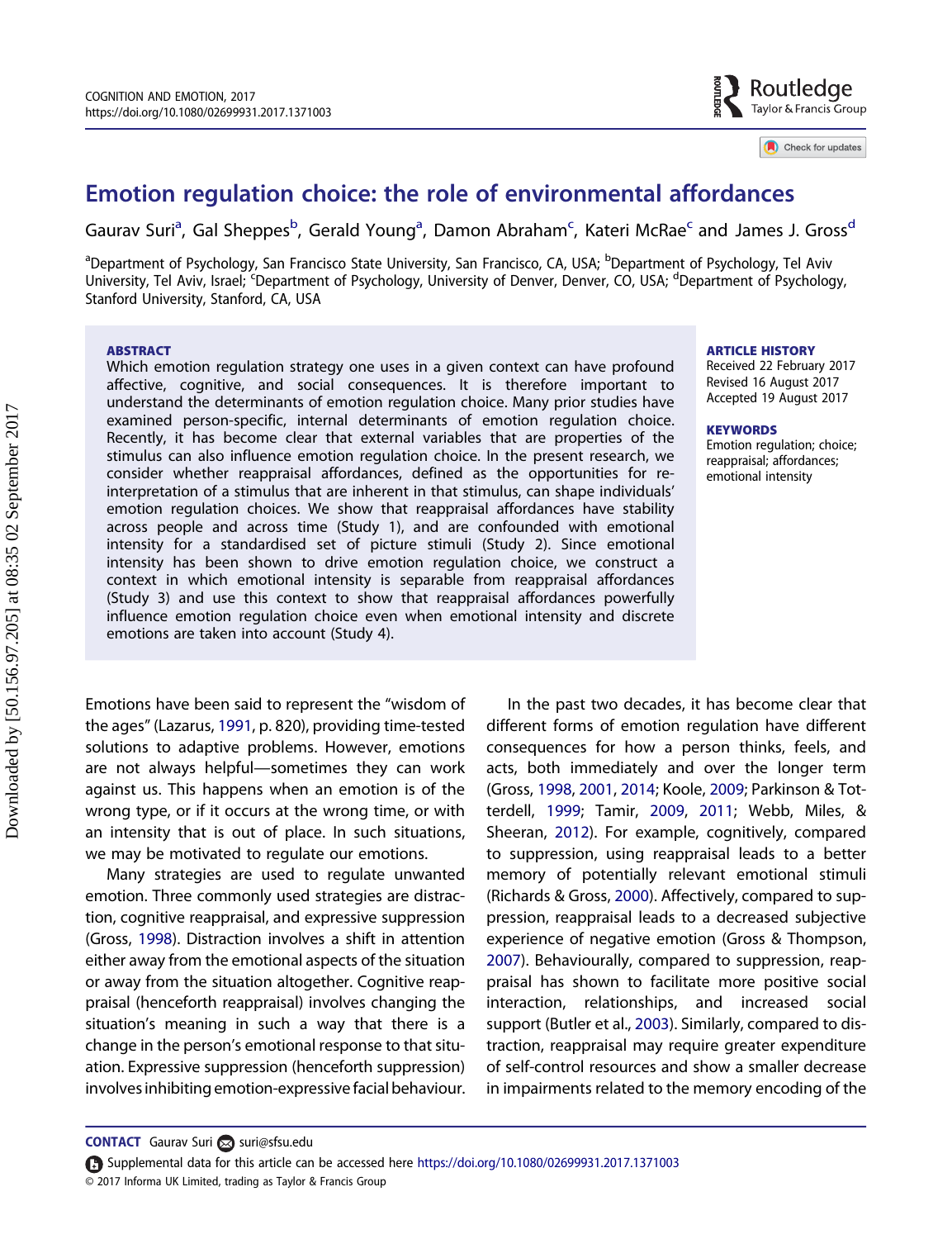<span id="page-2-0"></span>emotional stimulus (Sheppes & Meiran, [2007\)](#page-9-0). These differences suggest that decisions about which emotion regulation strategies to use in a particular situation can be profoundly consequential, and it is therefore important to understand the drivers of these decisions in different emotional contexts.

## Emotion regulation choice

Prior research on emotion regulation choice has largely focused on internal, person-specific determinants of emotion regulation choice. These include ethnicity, sex, personality, and age. For example, in the United States, ethnic minorities are less likely to use reappraisal compared to European Americans, men are more likely to use suppression than women, and individuals who are high (versus low) on the personality traits of extraversion and openness are more likely to use reappraisal and less likely to use suppression (Gross & John, [2003](#page-9-0)). Reappraisal usage also appears to increase with age whereas suppression usage decreases (John & Gross, [2004](#page-9-0)).

More recent work on emotion regulation choice has begun to focus on external (i.e. largely stimulus driven) variables, such as the emotional intensity of a stimulus. To examine the effects of emotional intensity on emotion regulation choice, prior studies used normative ratings to create two different levels (high and low) of negative emotional intensity and examined individuals' regulatory choices for each level (Sheppes, Scheibe, Suri, & Gross, [2011\)](#page-9-0). Most of these studies used emotional images (IAPS, Lang, Bradley, & Cuthbert, [1999\)](#page-9-0) of varying normative intensity, and measured preferences for two commonly used forms of emotion regulation, namely distraction and reappraisal. These studies have demonstrated that people prefer reappraisal to distraction when emotion intensity is low but prefer distraction to reappraisal when emotion intensity is high (Levy-Gigi et al., [2016;](#page-9-0) Scheibe, Sheppes, & Staudinger, [2015](#page-9-0); Sheppes et al., [2011](#page-9-0); Sheppes et al., [2014](#page-9-0)).

Spurred by the demonstration that the emotional intensity of a stimulus—a variable that moves beyond internally focused processes—crucially influences emotion regulation choice, we sought to determine whether there were other such (partially) external variables that also affect emotion regulation choice. In this study series, we hypothesised that environmental affordances represent an important, but previously understudied, variable that can powerfully influence individuals' choice of emotion regulation strategy. We next motivate and define environmental affordances.

# Affordances and emotion regulation choice

The concept of an affordance was established in cognitive psychology to refer to all action possibilities latent in the environment (Gibson, [1977;](#page-9-0) Norman, [1999](#page-9-0)). For example, the handle on a suitcase provides an affordance for lifting it, and a car's brake pedal offers an affordance for braking. Gibson [\(1977\)](#page-9-0) provides several other examples of affordances: forms of layout may offer affordances for shelter or concealment; fires afford affordances for warmth and burning; speech and pictures may provide affordances for certain human behaviours. Over the past several decades, psychologists have come to view affordances as a concept of broad applicability in cognitive psychology, environmental psychology, human computer interaction, and artificial intelligence.

Building on the established concept of an environmental affordance, we define a reappraisal affordance as the opportunities for semantic re-interpretation that are inherent in a stimulus. An image of someone undergoing an unpleasant medical procedure in a hospital offers several possibilities for reappraisal (e.g. she will soon be cured), whereas an image of dead or mutilated children offers few such possibilities. In this sense, the former might be said to have higher reappraisal affordances than the latter.

We sought to test whether a person is less likely to choose to reappraise a stimulus with lower affordances for reappraisal than a stimulus with higher affordances for reappraisal. To address this important issue, we operationalised reappraisal affordances by measuring how easy it was for a particular stimulus to be reappraised. It is important to emphasise that reappraisal difficulty may be caused by person-specific factors (e.g. age or gender) or by stimulus-specific factors (e.g. the inherent possibilities for reinterpretations that reduce negative affect). We reasoned that for reappraisal difficulty to be a valid measure of reappraisal affordances, ratings of reappraisal difficulty would have to be consistent across people and within people at different times.

We recognise that there are many ways to operationalise reappraisal affordances. One potential option is to assess the speed with which a reappraisal comes to mind upon being exposed to an emotional stimulus. However, speed of generating a reappraisal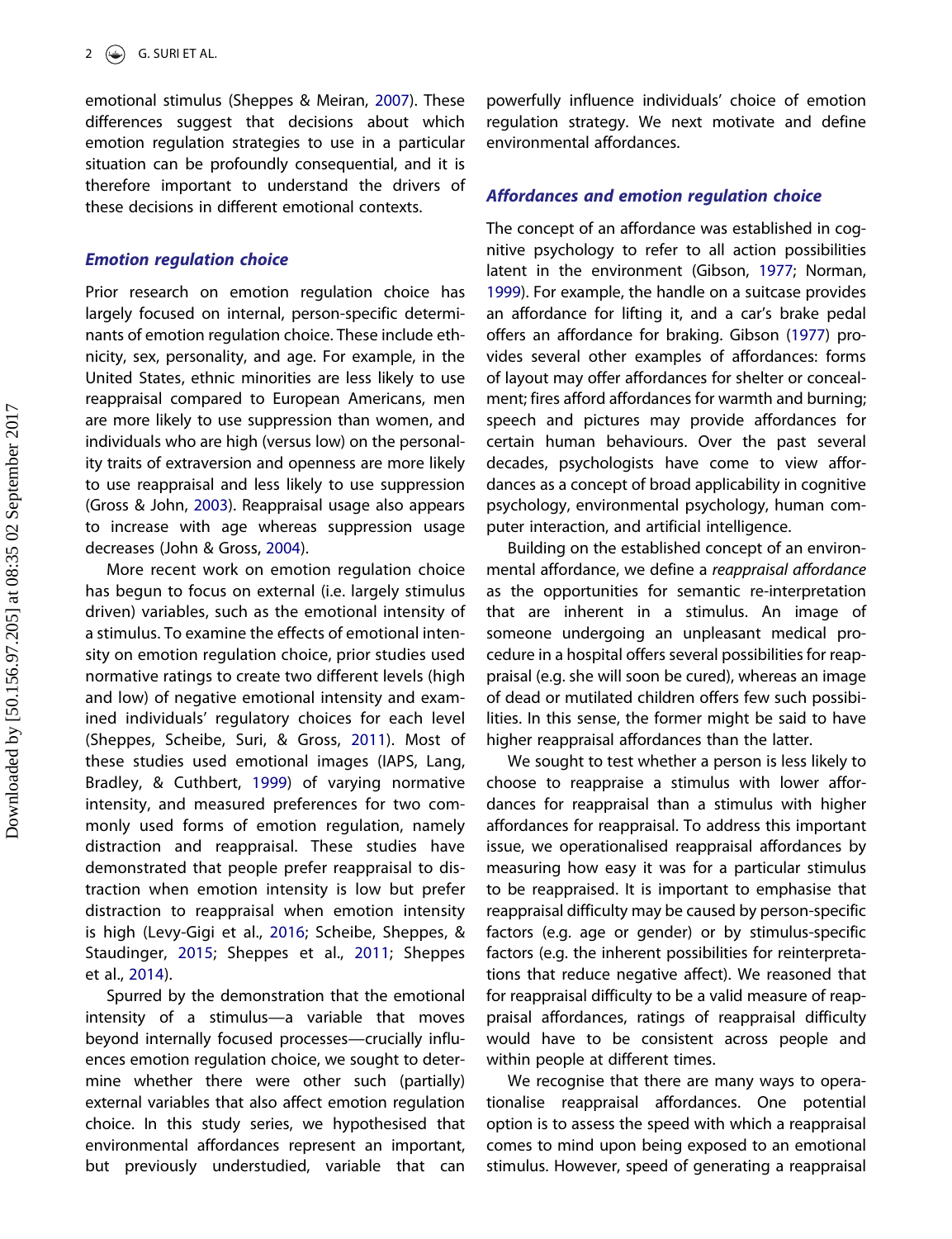<span id="page-3-0"></span>may not be a reliable proxy for the difficulty of generating an effective reappraisal since many generic reappraisals (e.g. "it's all for the good") may come to mind quickly, but not be effective in reducing negative emotion. Another potential option is to count the number of reappraisals that are generated in response to an emotional stimulus. However, a single effective reappraisal may be much more impactful than several less effective ones. For these reasons, we operationalised affordances via participants' ratings of how easy it was to find a reappraisal that was effective in reducing negative emotion. In selecting this approach, we sought to quantify the difficulty not just of generating any reappraisal, but of generating a reappraisal that could effectively reduce negative emotion.

# The present research

To examine the validity of using reappraisal difficulty as a measure of reappraisal affordances, in Study 1 we tested whether measures of reappraisal difficulty for the same stimuli were consistent across participants and whether these ratings were consistent within participants at different time points. Finding stability across participants and within participants over time, we concluded that reappraisal difficulty ratings were unlikely to be driven by internal, person-specific variables. This stability also suggested that individuals were tapping into similar semantic reinterpretation opportunities in the stimuli, suggesting that reappraisal difficulty is an acceptable measure of affordances.

Secondary analyses of the data from Study 1 indicated that reappraisal affordances were inversely correlated with stimulus intensity in our data sample consisting of affective images. In Study 2, we confirmed that images with high negative intensity were generally rated to have low reappraisal affordances and images with low negative intensity were generally rated to have high reappraisal affordances. Since the purpose of the present work was to analyze the effect of reappraisal affordances (not intensity) on emotion regulation choice, we sought to find a context in which intensity ratings were separable from affordance ratings. Previously researched highintensity stimuli often had low affordances and previously researched low-intensity stimuli often had high affordances. In Study 3, we used vignettes to create stimuli in which the intensity of a particular stimulus did not predict its affordance level. Thus, we created low—and high-intensity vignettes that could have either low or high affordances. Finally, in Study 4 we used these vignettes to test whether emotion regulatory preferences in this context were influenced by reappraisal affordances.

# Study 1: reappraisal difficulty ratings are consistent within and between participants

We sought to determine whether ratings of reappraisal difficulty for the same stimuli were consistent across participants and whether these ratings were consistent within participants at different time points. Such consistency would provide evidence that reappraisal difficulty is an acceptable operationalisation of reappraisal affordance.

# **Method**

We used IAPS images (Lang et al., [1999](#page-9-0)) eliciting varying levels of negative affect and identical to those used in prior work to demonstrate intensitybased preferences in emotion regulation choice (Sheppes et al., [2011;](#page-9-0) Sheppes et al., [2014\)](#page-9-0). There were 15 high-intensity images and 15 low-intensity images (see the Supplemental Material available online for a complete list of these stimuli). These images included scenes of injury, accidents, assaults, and grief (e.g. funerals). We recruited 120 US based Internet master-workers (aged 23–55 years, mean 34 years; 64 males) (Buhrmester, Kwang, & Gosling, [2011](#page-8-0)), who had distinguished themselves with highquality responses in prior studies to view and rate these images. They were administered Task 1, described below, and Task 2 one week later.

In Task 1, participants were shown examples of what it means to reappraise—i.e. think about pictures in different ways to lessen their negative impact. They were then shown the 30 IAPS images sequentially in pseudo-random order and were asked to rate how easy it was to think of the picture in a different way to decrease any negative emotion (1 = very easy, 9 = very difficult). The purpose of Task 1 was to determine the similarity in ratings of difficulty across participants.

In Task 2, the same 120 participants were contacted 1 week later, and given the same stimuli to rate again. One additional question was asked (for each picture), namely whether reappraisal difficulty ratings in the second rating were provided via a fresh consideration of the image or from a memory of ratings in the first session. Responses were received from 102 participants. The purpose of administering Task 2 was to determine response stability across the one-week interval.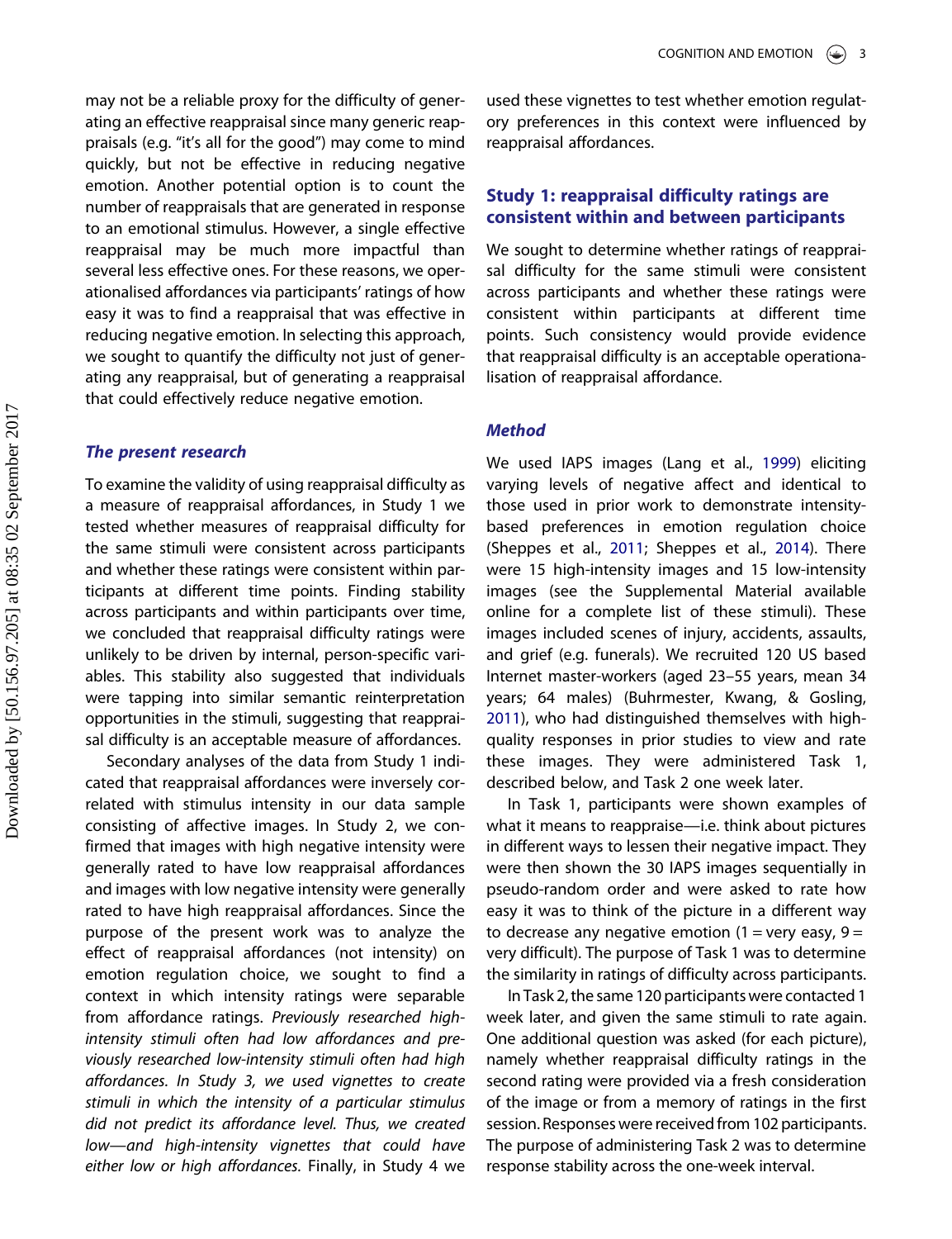## <span id="page-4-0"></span>Results and discussion

The two-way random Intraclass Correlation Coefficient (ICC) measuring the reliability of each rater for each image (we assumed a random sample of raters measuring a random sample of images—ICC(2)) for Task 1 was 0.76 (95% CI [0.67–0.85]), indicating a high degree of agreement across participants.

The within-participant ratings were also stable over time. The average correlation for within participant ratings between Task 1 and Task 2 (administered 1 week later) was 0.68 (95% CI [0.64–0.71]).

The stability of reappraisal difficulty ratings between participants and within-participants (over time) suggests that reappraisal difficulty ratings are a viable measure of reappraisal affordances.

Secondary analyses of data in Study 1 suggested that images with lower normative negative intensity scores generally had lower reappraisal difficulty ratings (i.e. higher reappraisal affordances), whereas images with higher normative negative intensity scores generally had higher reappraisal difficulty ratings (i.e. lower reappraisal affordances). In particular, low intensity images had a mean reappraisal difficulty rating of 3.52 (95% CI[3.23, 3.82]) compared to the high intensity images that had a mean reappraisal difficulty rating of 6.06 (95% CI[5.79, 6.33]), t(124)  $= 44.23$ ,  $p < .001$ ,  $d = 1.60$ . In Study 2, we sought to formally examine the association between intensity and reappraisal difficulty, for if intensity and reappraisal affordances were confounded for a set of stimuli, it would be difficult to distinguish the separate effects of reappraisal affordances and emotional intensity on emotion regulation choice.

# Study 2: reappraisal affordance and emotional intensity often travel together

We sought to determine whether high-intensity stimuli used in Study 1 and in prior empirical work (Study 2 of Sheppes et al., [2011](#page-9-0)) to study emotion regulation choice offer lower reappraisal affordances than low-intensity stimuli.

# **Method**

We used the IAPS image set described in Study 1. We recruited 30 US based Internet master-workers (aged 27–44 years, mean 33 years; 18 males) (Buhrmester et al., [2011](#page-8-0)), who had distinguished themselves with high quality responses in prior studies, to view and rate these images. The sample size was determined based on prior studies (Sheppes et al., [2011](#page-9-0)).

Participants were instructed on what it means to think about pictures in different ways to lessen their negative impact (i.e. reappraise). They were then shown the 30 IAPS images sequentially in pseudorandom order and were asked to provide (1) their first impression of the picture (initial appraisal) as a free response, (2) the intensity of their initial emotional response (on a 1–9 scale, 1 = not intense, 9 = very intense), and (3) how easy it was to think of the picture in a different way to decrease any negative emotion that might have felt  $(1 = \text{very easy}, 9 = \text{very})$ difficult). We also asked (4) how effective the new way of thinking was in reducing any negative emotion they were experiencing  $(1 = \text{very effective})$  $9 =$  very ineffective).

#### Results and discussion

In a manipulation check, all participants provided initial appraisals that two raters separately judged to be reasonable interpretations of each of 30 images. Confirming the intensity grouping for images used in previous studies, the 15-image high-intensity group had an average intensity rating of 6.62 (95% CI [6.19–7.05]) and the 15-image low-intensity group had an average intensity rating of 3.81 (95% CI [3.55–4.07]). The difference between intensity groups is significant  $t(28) = 10.88$ ,  $p < .001$ ,  $d = 4.0$ ).

Participants found high intensity images more difficult to reinterpret (high scores = low affordance) than low-intensity images: the 15-image high-intensity images had an reappraisal difficulty rating of 6.35 (95% CI [5.75–6.95]) and the 15-image low-intensity images had an reappraisal difficulty rating of 3.36  $(95\%$  CI [3.14–3.58]). The difference is significant ( $t(28)$ )  $= 9.10, p < .001, d = 3.33$ ).

Finally, participants found their reappraisals to be less effective for high-intensity images relative to low-intensity images: the 15-image high-intensity images had an average reappraisal effectiveness rating of 6.13 (95% CI [5.56–6.70]) and the 15-image low-intensity images had an average effectiveness reappraisal rating of 3.43 (95% CI [3.23–3.63]). The difference is significant ( $t(28) = 8.63$ ,  $p < .001$ ,  $d = 3.16$ ).

Collectively, these results demonstrated that affordance ratings and intensity ratings for stimuli used in prior empirical work covaried. Thus, stimulus sets used in several prior emotion regulation choice studies (Mehta, Young, Wicker, Barber, & Suri, [2017;](#page-9-0) Sheppes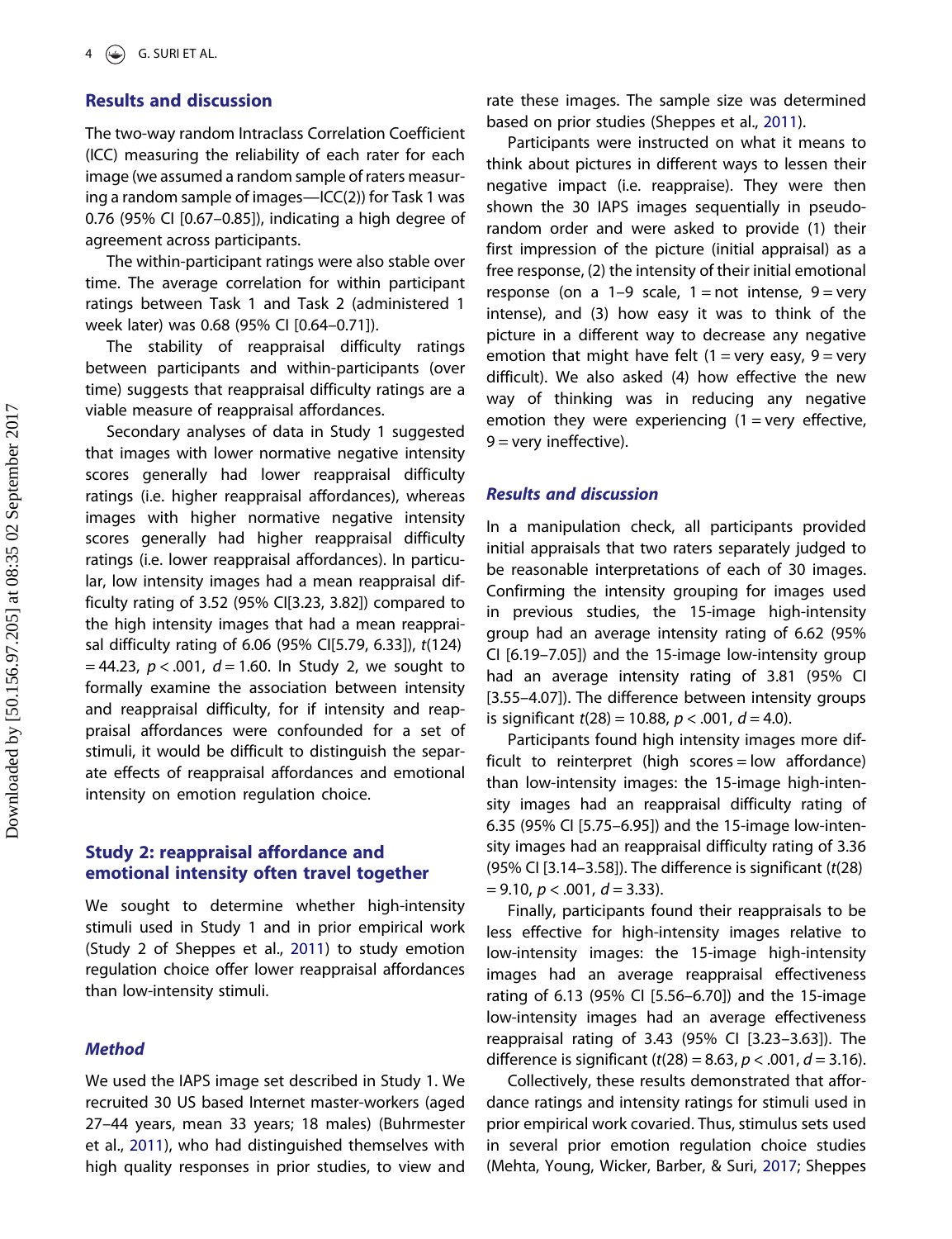<span id="page-5-0"></span>et al., [2011](#page-9-0)) were not appropriate for testing the effect of reappraisal affordances on emotion regulation choice.

# Study 3: reappraisal affordance and emotional intensity are separable

We sought to create an emotional context in which participants' ratings of emotional intensity and reappraisal affordance were separable. As discussed in Study 2, many high-intensity stimuli used in prior work have low reappraisal affordances and many low-intensity stimuli have high reappraisal affordances. In Study 3, we sought to create instances of high-intensity stimuli which had low reappraisal affordances, and low-intensity stimuli which had high reappraisal affordances (as well as high-intensity high-affordance and low-intensity low-affordance stimuli).

To create such stimuli, we took advantage of the observation that inter-personal and complex contexts often offer multiple points of entry for reappraisal and therefore tend to have high levels of reappraisal affordances. On the other hand, sensory and simple appraisals often offer fewer opportunities for reappraisal—and therefore tend to have low levels of reappraisal affordances (Lazarus, [1991](#page-9-0)). Since it is difficult to induce complex interpersonal contexts with via IAPS images (Mikels et al., [2005\)](#page-9-0), we chose to test our hypothesis using vignettes that described an emotion-eliciting situation.

# Method

We created two pairs of vignettes designed to create sensory/simple contexts with reduced opportunities for agentic control (Predicted Low Affordance - PLA), and two pairs of vignettes designed to create interpersonal/complex contexts with several opportunities for agentic control (Predicted High Affordance - PHA). Each pair had a vignette designed to elicit high-intensity emotion (HI) and another to elicit low-intensity emotion (LI). Since most adults are familiar with work-place situations, we chose the work-place as a backdrop for the vignettes and instructed participants to imagine themselves in each depicted situation. The first item of each pair was designated with the numeral "1", and the second item of each pair was designated with the numeral "2".

The first set of predicted low-affordance vignettes described a faulty sewage pipe that either broke and poured sewage directly on a co-worker (PLA-HI-1) or leaked on the conference room table (PLA-LI-1) (see the Online Supplemental Material for the full text used in each vignette). The second set of PLA vignettes involved taking a sip out of a glass used as an ashtray (PLA-HI-2) or almost taking the sip, but stopping just in time (PLA-LI-2). The first set of predicted high-affordance vignettes involved a co-worker falsely claiming credit for your work (PHA-HI-1) or making you look bad due to his carelessness (PHA-LI-1). The second set of PHA vignettes involved a referee making a call against you at a company tournament deliberately (PHA-HI-2) or doing so unintentionally (PHA-LI-2).

To increase generalizability of findings, we recruited 125 professionals from a company located in the San Francisco Bay Area (aged 22–47, mean 32 years; 69 males) and randomly assigned each participant to one of two different groups. Group 1 received the vignettes PLA-HI-1, PLA-LI-2, PHA-LI-1, PHA-HI-2 and Group 2 received the remaining vignettes PLA-LI-1, PLA-HI-2, PHA-HI-1, PHA-LI-2 (where PHA = Predicted High Affordance;  $PLA = Predicted Low Affordance; HI = High$ Intensity; LI = Low Intensity). This grouping was instituted to reduce the probability that any observed effects were attributable to a particular set of vignettes. For each vignette, participants were asked to vividly imagine themselves in the situation described in the vignette and provide (using  $1-9$  rating scales;  $1 = \text{very}$ low/easy,  $9 = \text{very high/difficult}$  (1) the intensity of negative emotion they experienced and (2) how difficult it was to think of the vignette in a different way to decrease any negative emotion (reappraisal affordance).

# Results and discussion

We sought to test whether (1) Predicted high affordance vignettes (PHA-HI-1, PHA-LI-1, PHA-HI-2, PHA-LI-2) elicited a higher level of affordances than each of the predicted low affordance vignettes (PLA-HI-1, PLA-LI-1, PLA-HI-2, PLA-LI-2) (2) the (predicted) highintensity vignettes (PLA-HI-1, PLA-HI-2, PHA-HI-1, PHA-HI-2) elicited greater intensity than each of the (predicted) low-intensity vignettes (PLA-LI-1, PLA-LI-2, PHA-LI-1, PHA-LI-2). If both of these expectations proved correct, then affordances would be separable from intensity here since we would have demonstrated vignettes with high affordance and low intensity, and low affordance and high intensity.

As shown in [Table 1](#page-7-0) below, both expectations were indeed met. Each predicted high affordance vignette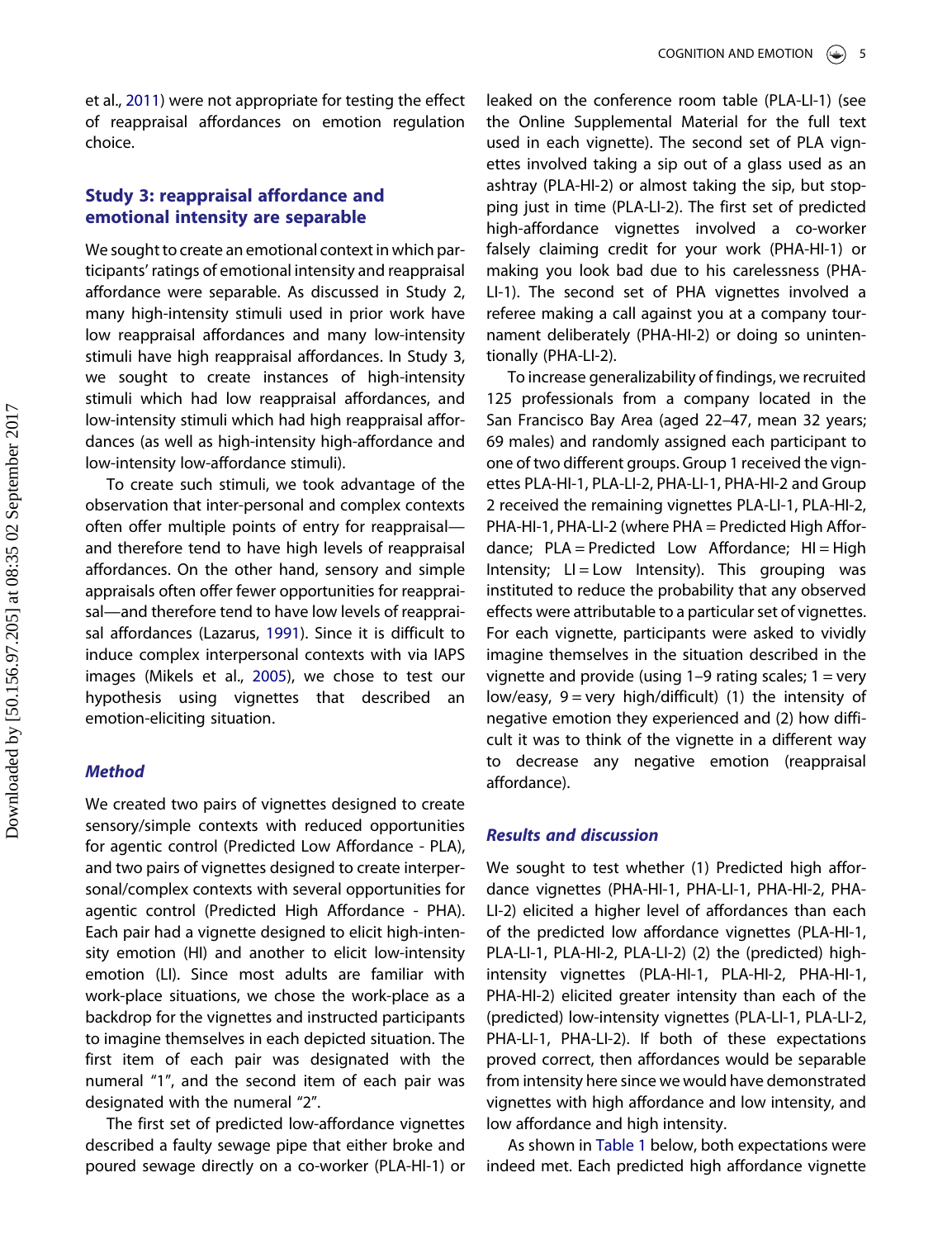elicited a higher affordance rating than the predicted low affordance vignettes (the 95% CIs did not intersect for any high-low affordance combination). Further, each predicted high-intensity vignette elicited higher intensity ratings than each predicted low-intensity vignette (the 95% CIs did not intersect for any high/ low intensity combination).

Specifically, the affordance rating for the lowestrated high affordance vignette (PHA-HI-1; mean = 4.11,  $SD = 2.45$ ) and the highest rated low affordance vignette (PLA-HI-1; mean =  $6.99$ , SD =  $3.25$ ) was statistically significant  $(t(248) = 7.91, p < .01)$ . Similarly, the intensity rating for the lowest-rated high intensity vignette (PLA-HI-1; mean =  $8.09$ , SD =  $2.05$ ) and the highest rated low intensity vignette (PHA-LI-1; mean  $= 7.18$ , SD  $= 2.22$ ) was statistically significant (t(248)  $=$ 3.37,  $p < .01$ ).

As expected, there was no interaction of stimulus category (2×2, predicted affordance (high, low), predicted intensity (high, low)) in intensity ratings (F(1, 996) = 1.29,  $p = 0.25$ ) or affordance ratings ( $F(1, 996)$ ) = 0.96,  $p = 0.33$ ), strengthening the conclusion that the vignettes had successfully un-yoked ratings of intensity and reappraisal affordance.

In Study 4, we investigated whether in our newly created stimulus context regulation choice was driven by emotional intensity (or other factors) or by reappraisal affordance.

# Study 4: reappraisal affordance influences emotion regulation choice

We sought to measure emotion regulation choice (distraction vs. reappraisal) for the context described in Study 3. Since the emotional intensity of these vignettes was separable from their reappraisal affordances, measuring emotion regulation choice would allow us to test whether reappraisal affordances played a role in emotion regulation choice even when emotional intensity was not confounded with reappraisal affordance.

The context described in Study 3 successfully separated reappraisal affordances from stimulus intensity. However, it introduced a potential confound: All of the high affordance vignettes asked the reader to imagine that she/he felt angry (via the sentence "You feel angry," at the end of the vignette); correspondingly, all of the low affordance vignettes asked the reader to imagine that she/he felt disgusted (via the sentence "You feel disgusted," at the end of the vignette). This design feature makes it impossible to separate the effects of reappraisal affordances from the emotion type that participants were feeling.

To address this issue, we took the following two measures: First, we replaced the sentences "You feel angry" and "You feel disgusted" in the vignettes used in Study 3, with the sentence "You feel negative emotion." Second, we asked participants to report on the type of negative emotion they felt. These measures allowed us to separately examine the effects of reappraisal affordances, emotion, and stimulus intensity on emotion regulation choice.

#### Method

To ensure a similar community sample to Study 3, we recruited 240 professionals from a company located in the San Francisco Bay Area (aged 22–41 years, mean 35.3 years; 147 males). After instructing them on reappraisal and distraction, we randomly divided the participants into eight equal groups. Each group received exactly one of the eight vignettes similar to those used in Study 3. As described above, the only change in the Study 4 vignettes was that the words "angry" and "disgusted" were replaced by the phrase "negative emotion" so that were not prescriptive regarding the type of emotion experienced by the participant (see the Online Supplemental Material for the sample text used in Study 4 vignettes).

After reading their assigned vignette participants were required to choose an emotion regulation strategy (distraction or reappraisal) and to implement it after vividly imagining themselves to be the person in that vignette. After making their choice decisions, participants were asked to rate the affordance, intensity for the vignette they received (on a 1 to 9 scale identical to the one described Study 3). They were also asked to choose the primary emotion they experienced upon reading the vignette by selecting one option from "anger", "disgust", "fear", "sadness" or "other". In the latter case, they were asked to write-in the emotion they experienced. The list was counterbalanced.

# Results and discussion

The intensity and affordance ratings followed a very similar pattern to the ratings reported in Study 3. As in Study 3, vignettes with higher predicted affordances were consistently found to have higher affordance ratings than vignettes with lower predicted affordances; also similar to Study 3, vignettes with higher predicted intensity were consistently found to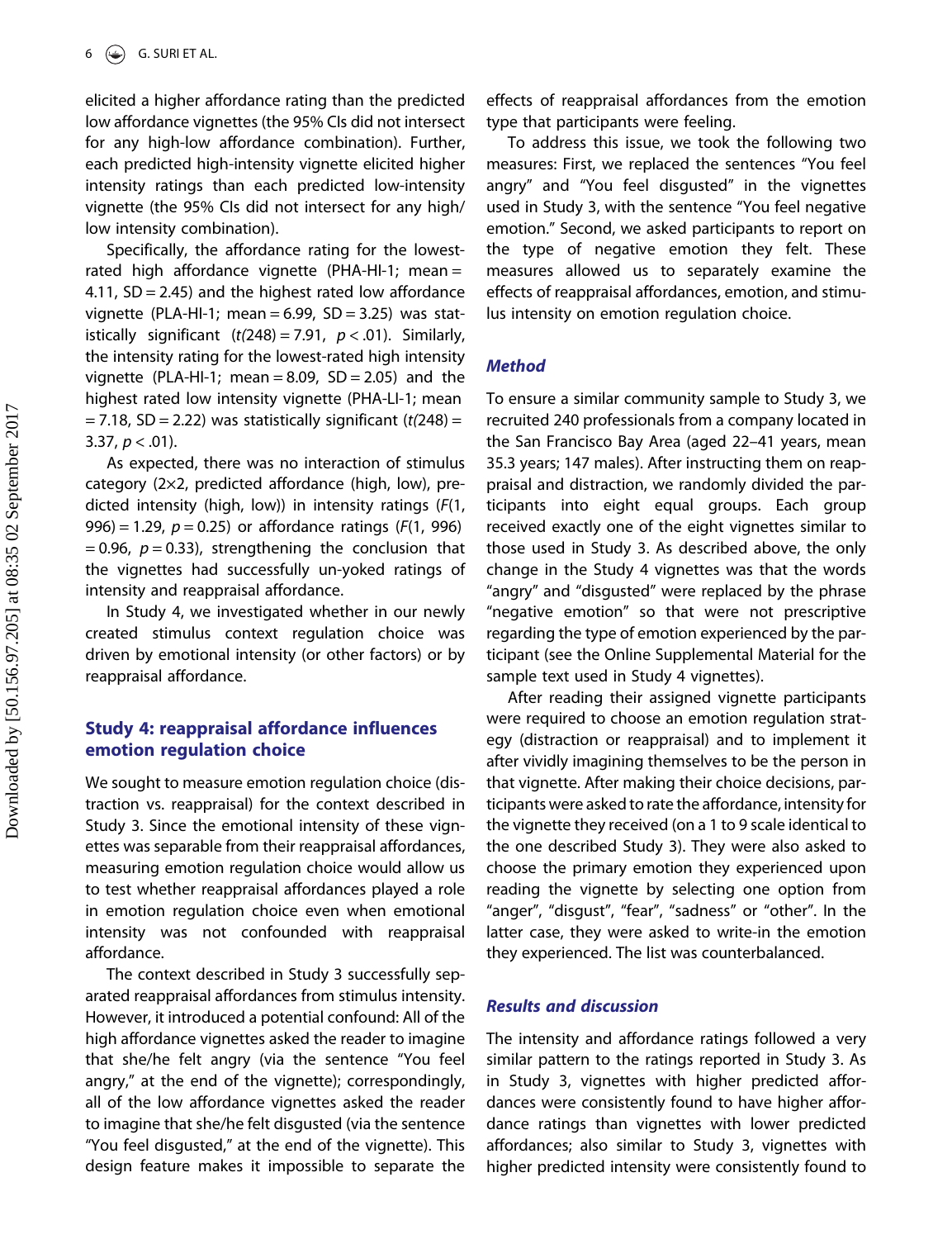| Vignette             |                     |          | Affordance                                   | Intensity    |           |              |
|----------------------|---------------------|----------|----------------------------------------------|--------------|-----------|--------------|
| Predicted affordance | Predicted intensity | Scenario | Affordance<br>(lower rating $=$ higher aff.) | 95% Cl $+/-$ | Intensity | 95% Cl $+/-$ |
| High                 | High                | PHA-HI-1 | 4.11                                         | 0.43         | 8.37      | 0.34         |
| High                 | Low                 | PHA-LI-1 | 2.97                                         | 0.51         | 7.18      | 0.39         |
| High                 | High                | PHA-HI-2 | 3.99                                         | 0.38         | 8.11      | 0.29         |
| High                 | Low                 | PHA-LI-2 | 3.81                                         | 0.44         | 6.82      | 0.44         |
| Low                  | High                | PLA-HI-1 | 6.99                                         | 0.57         | 8.09      | 0.36         |
| Low                  | Low                 | PLA-LI-1 | 7.37                                         | 0.40         | 6.23      | 0.51         |
| Low                  | High                | PLA-HI-2 | 7.41                                         | 0.36         | 8.17      | 0.48         |
| Low                  | Low                 | PLA-LI-2 | 7.16                                         | 0.43         | 7.09      | 0.42         |

<span id="page-7-0"></span>Table 1. Affordance and intensity by Vignette (Study 3).

have higher intensity ratings than vignettes with lower predicted intensity. As we expected, the predominant emotion for high affordance vignettes was anger, and the predominant emotion for low affordance vignettes was disgust; however, at the individual level affordance ratings were not yoked to emotion ratings. This enabled us to separately analyze the effects of affordances and emotion (and intensity) on emotion regulation choice. Table 2 below reports the affordance, intensity, emotion ratings, and percentage choice for Study 4. 93% of participants selected either anger or disgust as the predominant emotion they experienced.

We used a logistic regression to model emotion regulation choice  $(1 =$  reappraisal,  $0 =$  distraction) using three independent variables: reappraisal affordance rating, emotion intensity rating, and emotion type (categorical, with 0 as disgust, 1 as anger).

As shown in [Table 3](#page-8-0), reappraisal affordance, but not emotion intensity and emotion type, was predictive of emotion regulation choice. These results supported the interpretation that emotion regulation choice in the current empirical context was driven by affordances, not intensity or emotion type.

Additionally, there were no effects of other negative emotion types (i.e. sadness and fear, although such responses occurred in ∼7% of all responses).

# General discussion

It is now clear that the way people go about regulating their emotions matters. What is not yet clear, however, is what factors govern how people choose to regulate their emotions in different contexts. In this work, we hypothesised that reappraisal affordances represent an important, but under-studied, class of decision determinants.

Following Gibson ([1977](#page-9-0)), we defined an affordance as all action possibilities latent in the environment. In the present context, we operationalised reappraisal affordances by measuring reappraisal difficulty. We demonstrated that reappraisal affordances were consistent across people and across time (Study 1), but were sometimes confounded with emotional intensity for image stimuli (Study 2). Since emotional intensity has been shown to drive emotion regulation choice, we constructed a context in which intensity was separable from reappraisal affordances (Study 3). This showed that reappraisal affordances and emotional intensity are separable variables that need not be linked to each other. We next used a context similar to the one developed in Study 3 to show that reappraisal affordances influence regulatory choice (Study 4), separately from the influence of emotion intensity and type.

#### Table 2. Ratings and emotion type by Vignette (Study 4).

| Predicted<br>affordance | Predicted<br>intensity | Scenario | Affordance<br>(lower rating $=$ higher<br>aff.) | Intensity | Frequency of predominant<br>emotion type<br>$(\% )$ | Reappraisal<br>$(\% )$ |
|-------------------------|------------------------|----------|-------------------------------------------------|-----------|-----------------------------------------------------|------------------------|
| High                    | High                   | PHA-HI-1 | 4.51                                            | 6.20      | Anger (63%)                                         | 63%                    |
| High                    | Low                    | PHA-LI-1 | 3.56                                            | 5.66      | Anger (60%)                                         | 53%                    |
| High                    | High                   | PHA-HI-2 | 3.80                                            | 6.60      | Anger (57%)                                         | 57%                    |
| High                    | Low                    | PHA-LI-2 | 4.33                                            | 5.07      | Anger (57%)                                         | 60%                    |
| Low                     | High                   | PLA-HI-1 | 5.03                                            | 6.13      | Disgust (53%)                                       | 33%                    |
| Low                     | Low                    | PLA-LI-1 | 5.06                                            | 5.26      | Disqust (50%)                                       | 47%                    |
| Low                     | High                   | PLA-HI-2 | 5.70                                            | 5.76      | Disgust (53%)                                       | 50%                    |
| Low                     | Low                    | PLA-LI-2 | 5.73                                            | 5.33      | Disgust (56%)                                       | 27%                    |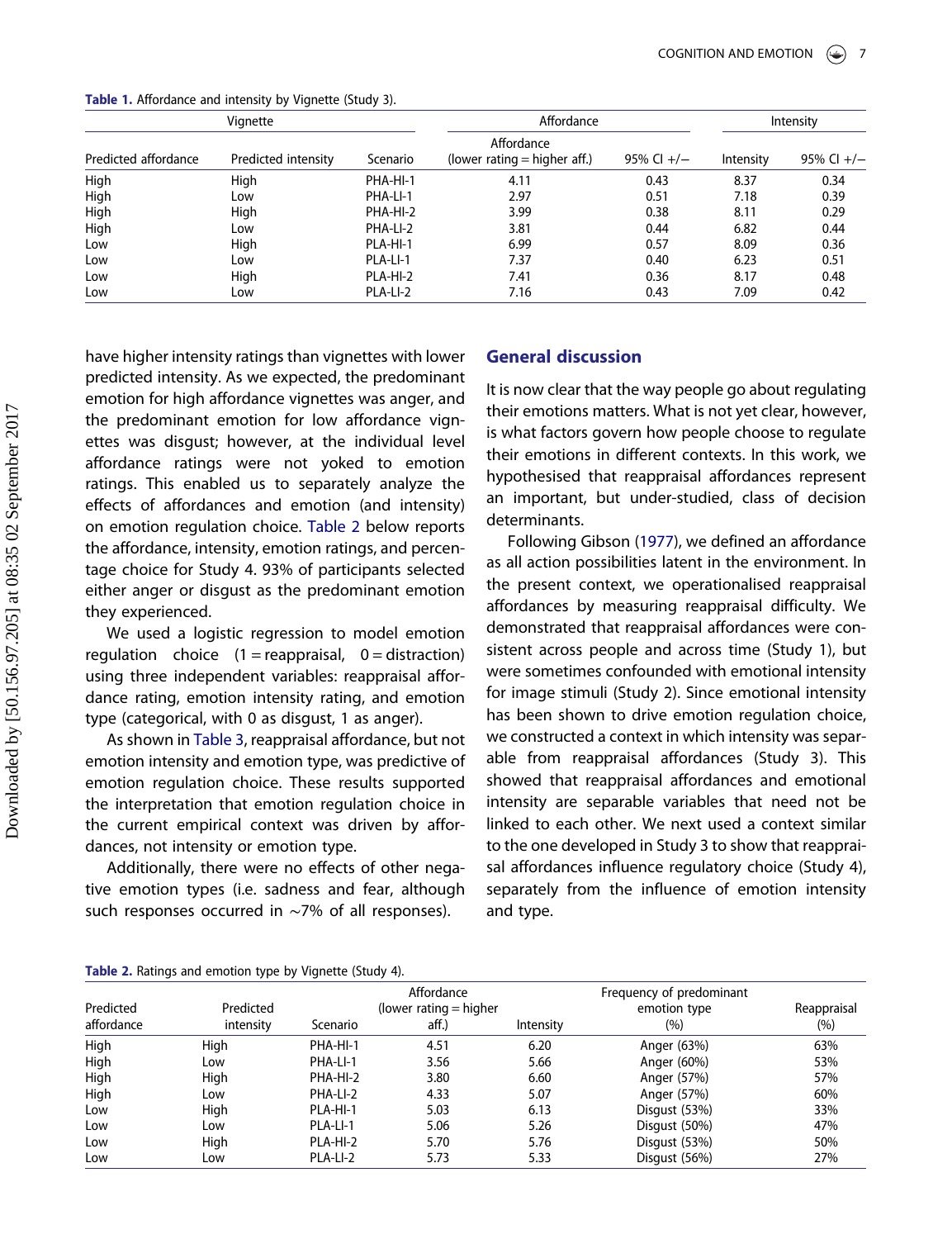<span id="page-8-0"></span>Table 3. Predicting emotion regulation choice (% Reappraisal) (Study 4).

|                           | Beta    | Std. Error | Z Value | Pr(> z )  |
|---------------------------|---------|------------|---------|-----------|
| Intercept                 | 1.23    | 0.63       | 1.94    | 0.05      |
| Reappraisal affordance    | $-0.15$ | 0.07       | $-2.34$ | $< 0.02*$ |
| <b>Emotion intensity</b>  | $-0.08$ | 0.07       | $-1.15$ | 0.25      |
| Emotion type $(1 \vee 0)$ | 0.27    | 0.26       | 1.03    | 0.3       |
|                           |         |            |         |           |

\*Indicates significance at the 0.05 level.

In the context of this study series, reappraisal affordances proved influential in shaping regulatory preferences. Importantly, we do not claim that reappraisal affordances are the sole determinant of emotion regulation choice. While intensity and discrete emotion did not influence emotion regulation choice in the context studied in the present work, such variables may well be influential in other emotional contexts. In general, we expect there to be multiple influences on emotion regulation choice; these likely span emotional, motivational, and cognitive domains (Sheppes et al., [2014\)](#page-9-0). The contribution of the present work is to establish reappraisal affordances as one such influence.

Emotion regulation choice is a special case of decision-making. Affordances are known to influence many decisions (Lipshitz, Klein, Orasanu, & Salas, [2001](#page-9-0)), and it stands to reason that environmental affordances influence decisions involving emotion regulation choice as well. More generally, we believe that future studies of emotion regulation choice will benefit from examining other well-known choice-determinants from the decision-making literature. For example, it is possible that just as default effects broadly shape choice (Dinner, Johnson, Goldstein, & Liu, [2011\)](#page-9-0), they also influence emotion regulation choice (i.e. people choose regulation strategies that they most often use) (c.f. Suri, Whittaker, & Gross, [2015](#page-9-0)). It is also likely that cognitive costs (other than reappraisal affordances) also influence regulatory choice.

Deviation from affordance-driven regulatory choice may be associated with several negative outcomes including psychopathology (Sheppes, Suri, & Gross, [2015](#page-9-0)). For example, a failure to distract low reappraisal affordance negative emotions (and a resultant continued engagement analyzing the causes and consequences of these negative emotions) may lead to rumination, which predicts the onset of depression (Nolen-Hoeksema, [1991](#page-9-0)). A failure to reappraise high affordance negative emotions (and a preference to use an avoidance regulatory response) may be related to several anxiety disorders (Campbell-Sills & Barlow, [2007](#page-9-0); see also Sheppes et al., [2015\)](#page-9-0).

The present studies break new ground by considering a new class of determinants of emotion regulation choice, namely environmental affordances. However, several important limitations of this study series bear noting. One limitation of two of the key studies we have presented (Studies 3 and 4) is that they relied upon hypothetical situations to elicit emotion and assess emotion regulation choice. There is a long history of using vignettes in affective science (Hughes & Huby, [2002](#page-9-0); Poulou, [2001](#page-9-0)), and our participants were instructed to vividly imagine the depicted scenarios. However, future studies must seek to test affordances in non-hypothetical contexts. A second limitation is that the present study series did not measure affordances related to distraction. Theoretical accounts suggest that since distraction involves attending to information unrelated to a stimulus, distraction affordances should not vary by stimulus type (c.f. Gross, [2014\)](#page-9-0). However, this hypothesis must be empirically confirmed. A third limitation of the present study series is that it was conducted in North America. We think that it is likely that reappraisal affordances vary by culture. For example, reincarnation may be a reappraisal of mortality that is afforded in some cultures, but not in others. Future studies are required to specify the impact of culture on reappraisal affordances. A fourth limitation of this study series is that it did not systematically investigate the influence of variables other than affordances on emotion regulation choice. These variables include—but are not limited to —the duration of the emotional situation, its causal drivers (for example whether the situation was preventable or controllable), and the specific outcomes associated with the situation (for example whether the effects of the situation are widely shared or focused to a single individual). It is certainly possible that these (or other) variables might influence emotion regulation choice, either via emotional intensity or affordances, or independently. Future studies are required to further investigate these possibilities. Finally, our studies analyzed choices in healthy participants—future studies are required to study the role of affordances in clinical populations.

#### Disclosure statement

No potential conflict of interest was reported by the authors.

#### References

Buhrmester, M., Kwang, T., & Gosling, S. D. ([2011\)](#page-3-0). Amazon's mechanical Turk: A new source of inexpensive, yet highquality, data? Perspectives on Psychological Science, 6, 3–5.